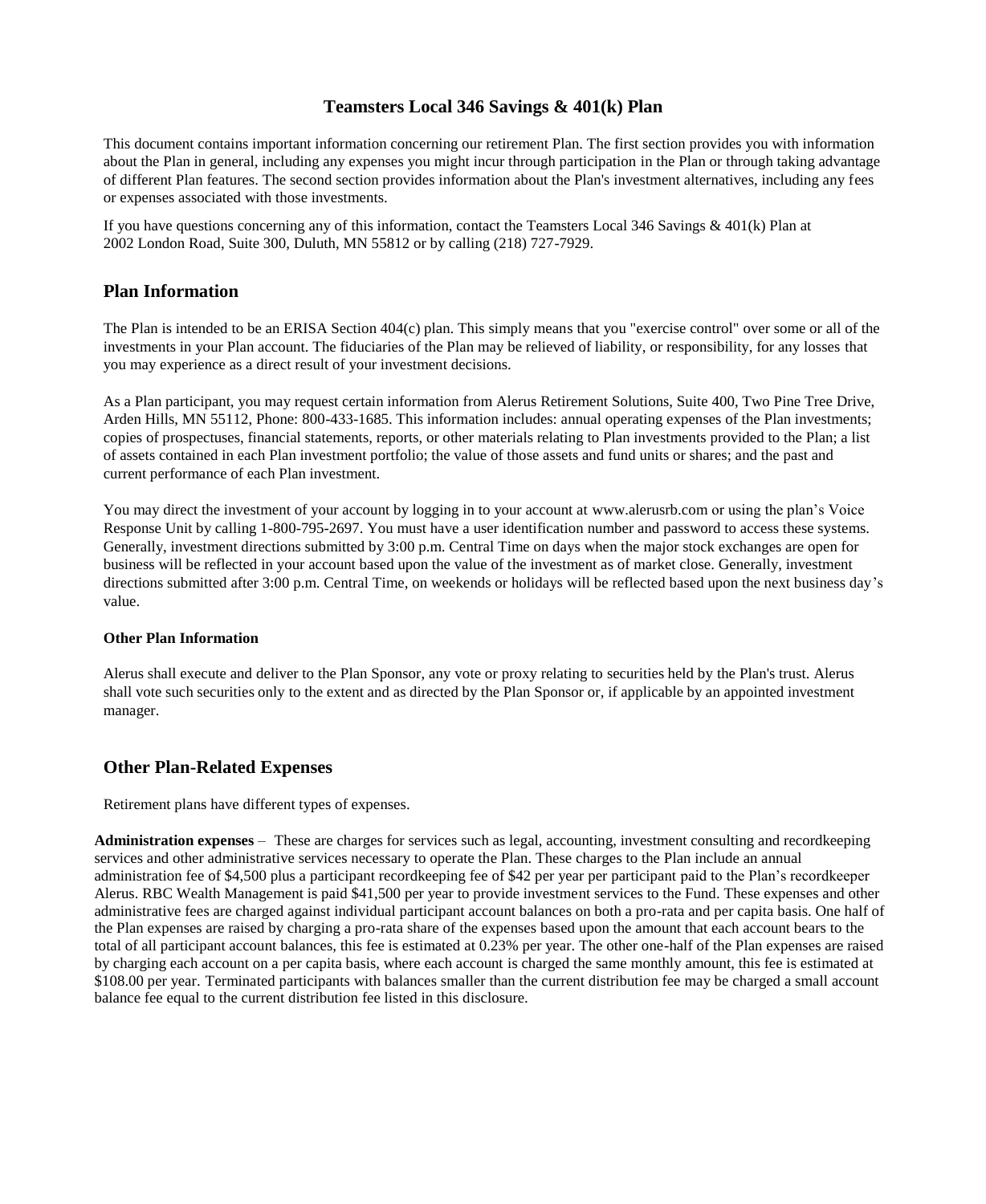**Individual expenses** – These are expenses you may incur if you take advantage of certain Plan features.

*Qualified Domestic Relations Order (QDRO) –* The following QDRO-related expenses will be charged to your account:

A \$250 processing fee for each domestic relations order  $\bullet$ 

*Distributions* – The following distribution-related expenses will be charged to your account:

A \$50 processing fee for each type of distribution requested  $\bullet$ 

*Other Expenses –* You may incur certain charges for:

- Additional overnight charge: \$35.00  $\bullet$
- Wire transfer fee: \$20.00 $\bullet$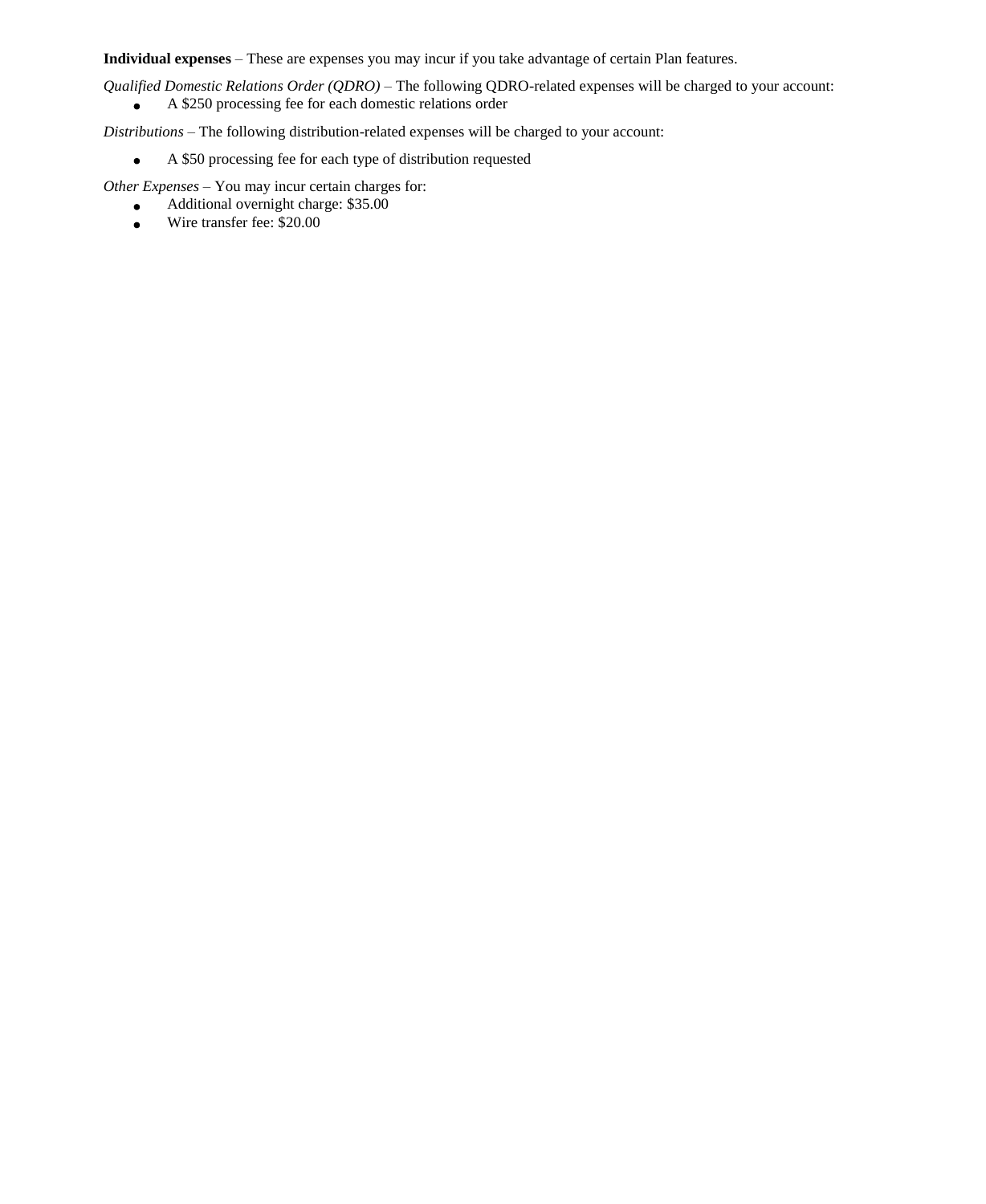# **Teamsters Local 346 Savings & 401(k) Plan**

Investment Options • 09/30/2021

This document includes important information to help you compare the investment options under your retirement plan. If you want additional information about your investment options, you can go to the specific Internet Web site address shown below or you can contact your Plan Administrator. A free paper copy of the information available on the Web site[s] can be obtained by contacting Plan Administrator, Teamsters Local 346 2002 London Road, Suite 300, Duluth, MN 55812.

#### **Document Summary**

This section has two parts. Part I consists of performance information for Plan investment options. This part shows you how well the investments have performed in the past. Part II shows you the fees and expenses you will pay if you invest in an option.

#### **Part I. Performance Information**

**Table 1** focuses on the performance of investment options that do not have a fixed or stated rate of return. Table 1 shows how these options have performed over time and allows you to compare them with an appropriate benchmark for the same time periods. Past performance does not guarantee how the investment option will perform in the future. Your investment in these options could lose money. Information about an option's principal risks is available on the website[s].

Each investment in the table also has a "benchmark". The benchmark allows you to compare an investment' s performance to the performance of a widely used collection of investments. While you cannot invest in a benchmark, the performance of the benchmark will give you an idea of how well the investment did in the same time period.

| Table 1 - Variable Return Investments                                                                                                                                                                                                   |                                                 |        |                                           |                   |                                                                                                                                        |  |
|-----------------------------------------------------------------------------------------------------------------------------------------------------------------------------------------------------------------------------------------|-------------------------------------------------|--------|-------------------------------------------|-------------------|----------------------------------------------------------------------------------------------------------------------------------------|--|
| Name                                                                                                                                                                                                                                    | Average Annual Total Return<br>as of 09/30/2021 |        |                                           |                   | Benchmark                                                                                                                              |  |
|                                                                                                                                                                                                                                         | $1 \, yr.$                                      | 5 yr.  | $10 \text{ yr}$ ./<br>Since<br>Inception* | Inception<br>Date | 1 yr.<br>5 yr.<br>$10 \text{ yr}$ ./<br>Since<br>Inception*                                                                            |  |
| <b>STOCK</b>                                                                                                                                                                                                                            |                                                 |        |                                           |                   |                                                                                                                                        |  |
| Am. Funds Wash. Mutual<br>Investors Fund (R6)/Large Blend                                                                                                                                                                               | 28.35%                                          | 14.21% | 14.57%                                    | 07/31/1952        | 30.00%<br>16.90%<br>16.63%<br>S&P 500 Index<br>16.90%<br>16.63%<br>30.00%<br>S&P 500 Index                                             |  |
| Additional information may be found at: www.dolfeedisclosure.com?c=alerus&f=X3185                                                                                                                                                       |                                                 |        |                                           |                   |                                                                                                                                        |  |
| American Funds EuroPacific<br>Growth Fund (R6)/Foreign Large<br>Growth<br>Additional information may be found at: www.dolfeedisclosure.com?c=alerus&f=X3181                                                                             | 24.76%                                          | 12.17% | 10.63%                                    | 04/16/1984        | 23.92%<br>8.94%<br>7.48%<br>MSCI All Country World ex•US NR Index<br>8.94%<br>23.92%<br>7.48%<br>MSCI All Country World ex•US NR Index |  |
| <b>American Funds New Perspective</b><br>Fund (R6)/World Large•Stock<br>Growth                                                                                                                                                          | 29.71%                                          | 18.28% | 15.77%                                    | 03/13/1973        | 27.44%<br>13.20%<br>11.90%<br>MSCI All Country World NR Index<br>23.92%<br>8.94%<br>7.48%<br>MSCI All Country World ex•US NR Index     |  |
| Additional information may be found at: www.dolfeedisclosure.com?c=alerus&f=X3232                                                                                                                                                       |                                                 |        |                                           |                   |                                                                                                                                        |  |
| Artisan Mid Cap Value Fund<br>(I)/Mid•Cap Value                                                                                                                                                                                         | 45.22%                                          | 10.21% | 11.38%                                    | 03/28/2001        | 55.72%<br>11.45%<br>14.36%<br>S&P MidCap 400 Value Index<br>12.97%<br>14.72%<br>43.68%<br>S&P MidCap 400 Index                         |  |
| Additional information may be found at: www.dolfeedisclosure.com?c=alerus&f=X9565<br>Note on Performance: Performance for this investment for the period prior to 02/01/2012 is based on a different share class for the<br>investment. |                                                 |        |                                           |                   |                                                                                                                                        |  |
| Fidelity 500 Index Fund/Large<br>Blend<br>Additional information may be found at: www.dolfeedisclosure.com?c=alerus&f=X7700                                                                                                             | 29.99%                                          | 16.88% | 16.62%                                    | 05/04/2011        | 30.00%<br>16.90%<br>16.63%<br>S&P 500 Index<br>16.90%<br>16.63%<br>30.00%<br>S&P 500 Index                                             |  |
|                                                                                                                                                                                                                                         |                                                 |        |                                           |                   |                                                                                                                                        |  |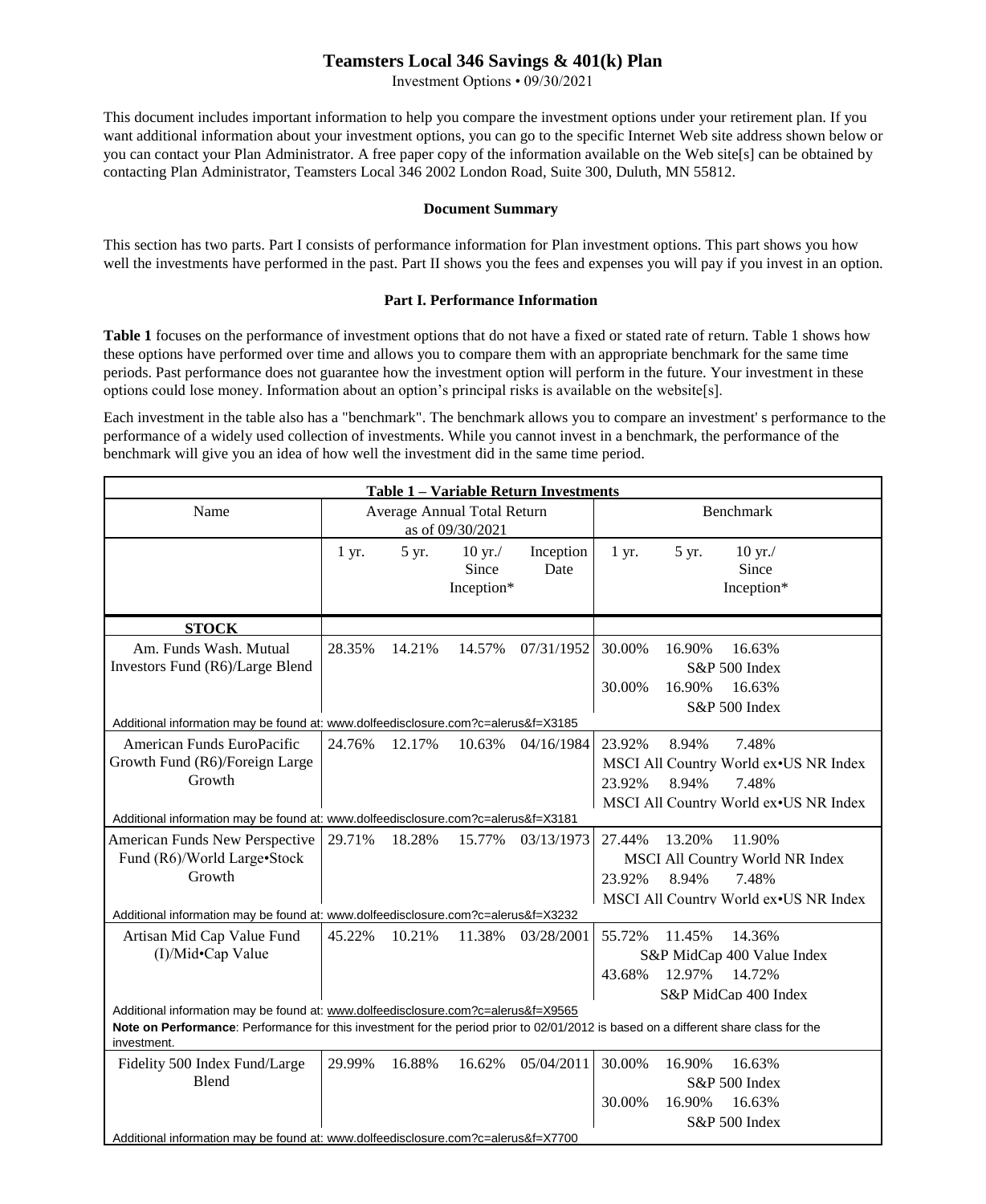| Table 1 - Variable Return Investments                                                                                               |        |        |                                                 |            |                                                                                                                                     |  |
|-------------------------------------------------------------------------------------------------------------------------------------|--------|--------|-------------------------------------------------|------------|-------------------------------------------------------------------------------------------------------------------------------------|--|
| Name                                                                                                                                |        |        | Average Annual Total Return<br>as of 09/30/2021 |            | Benchmark                                                                                                                           |  |
|                                                                                                                                     | 1 yr.  | 5 yr.  | $10 \text{ yr}$ ./                              | Inception  | $1 \, yr.$<br>5 yr.<br>$10 \text{ yr}$ ./                                                                                           |  |
|                                                                                                                                     |        |        | Since                                           | Date       | Since                                                                                                                               |  |
|                                                                                                                                     |        |        | Inception*                                      |            | Inception*                                                                                                                          |  |
| <b>Fidelity International Index</b>                                                                                                 | 25.11% | 8.81%  | 8.27%                                           | 09/08/2011 | 23.92%<br>8.94%<br>7.48%                                                                                                            |  |
| Fund/Foreign Large Blend                                                                                                            |        |        |                                                 |            | MSCI All Country World ex•US NR Index                                                                                               |  |
|                                                                                                                                     |        |        |                                                 |            | 8.94%<br>7.48%<br>23.92%                                                                                                            |  |
| Additional information may be found at: www.dolfeedisclosure.com?c=alerus&f=X8477                                                   |        |        |                                                 |            | MSCI All Country World ex•US NR Index                                                                                               |  |
| Fidelity Mid Cap Index                                                                                                              | 38.06% | 14.37% | 15.51%                                          | 09/08/2011 | 43.68%<br>12.97%<br>14.72%                                                                                                          |  |
| Fund/Mid•Cap Blend                                                                                                                  |        |        |                                                 |            | S&P MidCap 400 Index                                                                                                                |  |
|                                                                                                                                     |        |        |                                                 |            | 12.97%<br>43.68%<br>14.72%                                                                                                          |  |
|                                                                                                                                     |        |        |                                                 |            | S&P MidCap 400 Index                                                                                                                |  |
| Additional information may be found at: www.dolfeedisclosure.com?c=alerus&f=X8479                                                   |        |        |                                                 |            |                                                                                                                                     |  |
| Fidelity Small Cap Index                                                                                                            | 47.50% | 13.56% | 14.76%                                          | 09/08/2011 | 57.64%<br>13.57%<br>15.69%                                                                                                          |  |
| Fund/Small Blend                                                                                                                    |        |        |                                                 |            | S&P SmallCap 600 Index                                                                                                              |  |
|                                                                                                                                     |        |        |                                                 |            | 13.57%<br>15.69%<br>57.64%                                                                                                          |  |
|                                                                                                                                     |        |        |                                                 |            | S&P SmallCap 600 Index                                                                                                              |  |
| Additional information may be found at: www.dolfeedisclosure.com?c=alerus&f=X8483                                                   |        |        |                                                 |            |                                                                                                                                     |  |
| Franklin Small Cap Value Fund                                                                                                       | 51.95% | 11.29% | 13.76%                                          | 03/11/1996 | 66.65%<br>11.91%<br>14.96%                                                                                                          |  |
| (R6)/Small Value                                                                                                                    |        |        |                                                 |            | S&P SmallCap 600 Value Index                                                                                                        |  |
|                                                                                                                                     |        |        |                                                 |            | 13.57%<br>15.69%<br>57.64%                                                                                                          |  |
|                                                                                                                                     |        |        |                                                 |            | S&P SmallCap 600 Index                                                                                                              |  |
| Additional information may be found at: www.dolfeedisclosure.com?c=alerus&f=XC306                                                   |        |        |                                                 |            | Note on Performance: Performance for this investment for the period prior to 05/01/2013 is based on a different share class for the |  |
| investment.                                                                                                                         |        |        |                                                 |            |                                                                                                                                     |  |
| Goldman Sachs Growth                                                                                                                | 29.82% | 19.97% | 17.37%                                          | 05/24/1999 | 33.26%<br>13.96%<br>14.78%                                                                                                          |  |
| Opportunities Fund (R6)/Mid•Cap                                                                                                     |        |        |                                                 |            | S&P MidCap 400 Growth Index                                                                                                         |  |
| Growth                                                                                                                              |        |        |                                                 |            | 43.68%<br>12.97%<br>14.72%                                                                                                          |  |
|                                                                                                                                     |        |        |                                                 |            | S&P MidCap 400 Index                                                                                                                |  |
| Additional information may be found at: www.dolfeedisclosure.com?c=alerus&f=XK773                                                   |        |        |                                                 |            |                                                                                                                                     |  |
|                                                                                                                                     |        |        |                                                 |            | Note on Performance: Performance for this investment for the period prior to 07/31/2015 is based on a different share class for the |  |
| investment.                                                                                                                         |        |        |                                                 |            |                                                                                                                                     |  |
| MFS Growth Fund (R6)/Large<br>Growth                                                                                                | 23.59% | 22.40% | 19.30%                                          | 12/29/1986 | 28.86%<br>21.15%<br>18.96%                                                                                                          |  |
|                                                                                                                                     |        |        |                                                 |            | S&P 500 Growth Index                                                                                                                |  |
|                                                                                                                                     |        |        |                                                 |            | 16.90%<br>16.63%<br>30.00%                                                                                                          |  |
| Additional information may be found at: www.dolfeedisclosure.com?c=alerus&f=X8250                                                   |        |        |                                                 |            | S&P 500 Index                                                                                                                       |  |
| T. Rowe Price QM US Sm•Cap                                                                                                          | 31.30% | 15.91% | 16.76%                                          | 06/30/1997 | 16.29%<br>48.99%<br>14.96%                                                                                                          |  |
| Gr Eq Fund (I)/Small Growth                                                                                                         |        |        |                                                 |            | S&P SmallCap 600 Growth Index                                                                                                       |  |
|                                                                                                                                     |        |        |                                                 |            | 13.57%<br>57.64%<br>15.69%                                                                                                          |  |
|                                                                                                                                     |        |        |                                                 |            | S&P SmallCap 600 Index                                                                                                              |  |
| Additional information may be found at: www.dolfeedisclosure.com?c=alerus&f=XM475                                                   |        |        |                                                 |            |                                                                                                                                     |  |
| Note on Performance: Performance for this investment for the period prior to 03/23/2016 is based on a different share class for the |        |        |                                                 |            |                                                                                                                                     |  |
| investment.                                                                                                                         |        |        |                                                 |            |                                                                                                                                     |  |
| <b>BOND</b>                                                                                                                         |        |        |                                                 |            |                                                                                                                                     |  |
| Fidelity US Bond Index                                                                                                              | •0.94% | 2.89%  | 2.97%                                           | 05/04/2011 | $-0.90\%$<br>2.94%<br>3.01%                                                                                                         |  |
| Fund/Intermediate Core Bond                                                                                                         |        |        |                                                 |            | Bloomberg U.S. Aggregate Bond Index                                                                                                 |  |
|                                                                                                                                     |        |        |                                                 |            | •1.13%<br>3.24%<br>3.24%                                                                                                            |  |
|                                                                                                                                     |        |        |                                                 |            | Bloomberg U.S. Government/Credit Index                                                                                              |  |
| Additional information may be found at: www.dolfeedisclosure.com?c=alerus&f=X7821                                                   |        |        |                                                 |            |                                                                                                                                     |  |
| JPMorgan Core Bond Fund<br>(R6)/Intermediate Core Bond                                                                              | 0.30%  | 3.33%  | 3.33%                                           | 05/31/1991 | $-0.90\%$<br>2.94%<br>3.01%                                                                                                         |  |
|                                                                                                                                     |        |        |                                                 |            | Bloomberg U.S. Aggregate Bond Index                                                                                                 |  |
|                                                                                                                                     |        |        |                                                 |            | •1.13%<br>3.24%<br>3.24%                                                                                                            |  |
|                                                                                                                                     |        |        |                                                 |            | Bloomberg U.S. Government/Credit Index                                                                                              |  |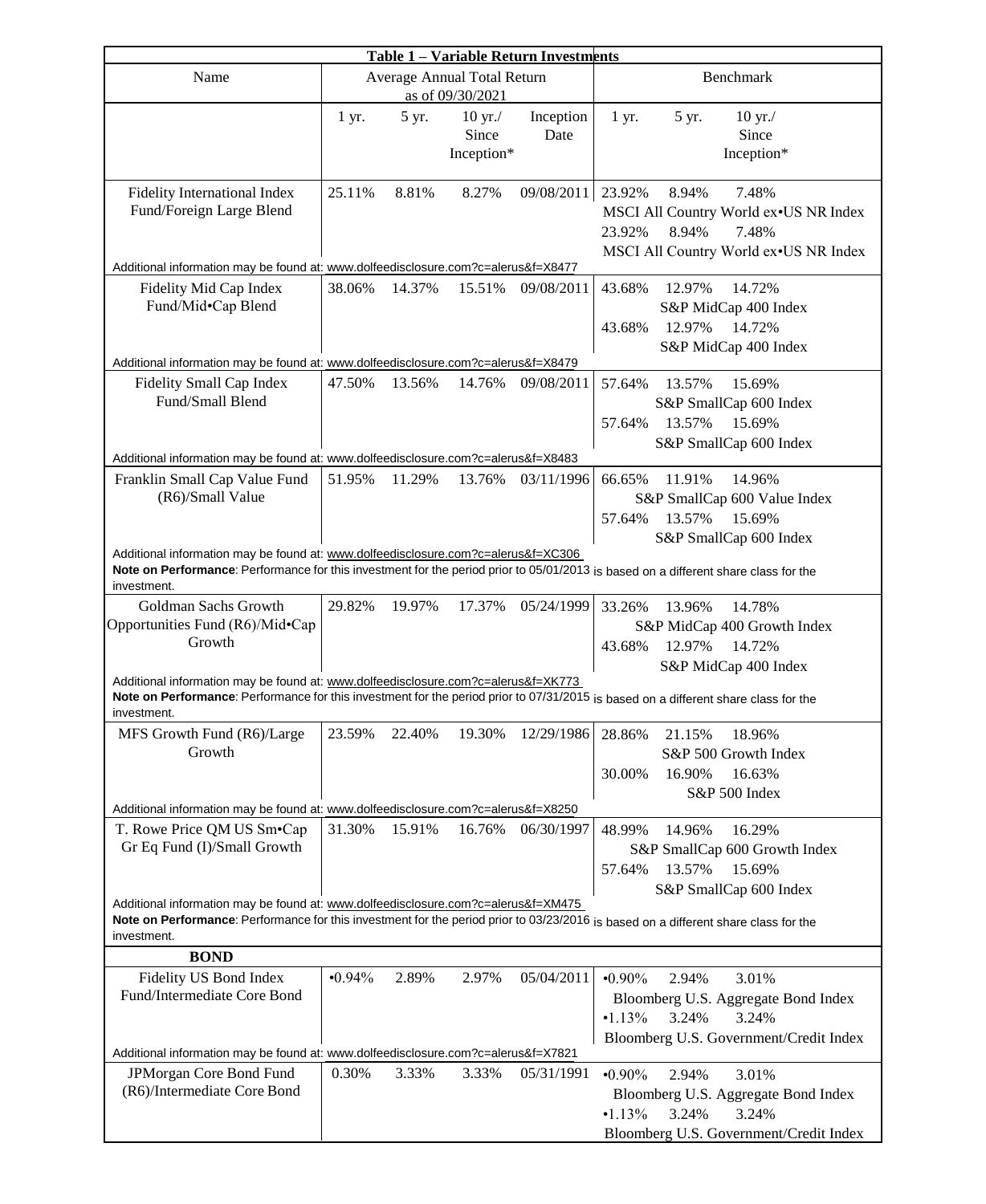| <b>Table 1 - Variable Return Investments</b>                                                                                                            |            |               |                                                 |                   |                                                                                                                                                              |  |
|---------------------------------------------------------------------------------------------------------------------------------------------------------|------------|---------------|-------------------------------------------------|-------------------|--------------------------------------------------------------------------------------------------------------------------------------------------------------|--|
| Name                                                                                                                                                    |            |               | Average Annual Total Return<br>as of 09/30/2021 |                   | Benchmark                                                                                                                                                    |  |
|                                                                                                                                                         | $1 \, yr.$ | 5 yr.         | $10 \text{ yr}$ ./<br>Since<br>Inception*       | Inception<br>Date | $10 \text{ yr}$ ./<br>$1 \, yr.$<br>5 yr.<br>Since<br>Inception*                                                                                             |  |
| Additional information may be found at www.dolfeedisclosure.com?c=alerus&f=32127                                                                        |            |               |                                                 |                   |                                                                                                                                                              |  |
| <b>BLENDED</b><br>Am. Funds 2010 Target Date<br>Retire. Fund (R6)/Target•Date<br>2000-2010                                                              | 11.52%     | 7.11%         | 7.72%                                           | 02/01/2007        | 6.84%<br>10.20%<br>6.78%<br>S&P Target Date 2010 Index<br>$-0.90\%$<br>2.94%<br>3.01%                                                                        |  |
|                                                                                                                                                         |            |               |                                                 |                   | Bloomberg U.S. Aggregate Bond Index                                                                                                                          |  |
| Additional information may be found at www.dolfeedisclosure.com?c=alerus&f=X3186<br>Am. Funds 2015 Target Date<br>Retire. Fund (R6)/Target•Date<br>2015 | 13.04%     | 7.68%         | 8.48%                                           | 02/01/2007        | 11.93%<br>7.77%<br>7.46%<br>S&P Target Date 2015 Index<br>13.20%<br>27.44%<br>11.90%                                                                         |  |
| Additional information may be found at www.dolfeedisclosure.com?c=alerus&f=X3241                                                                        |            |               |                                                 |                   | MSCI All Country World NR Index                                                                                                                              |  |
| Am. Funds 2020 Target Date<br>Retire. Fund (R6)/Target•Date<br>2020                                                                                     | 13.39%     | 8.36%         | 9.36%                                           | 02/01/2007        | 12.92%<br>7.98%<br>8.51%<br>S&P Target Date 2020 Index<br>13.20%<br>11.90%<br>27.44%                                                                         |  |
|                                                                                                                                                         |            |               |                                                 |                   | MSCI All Country World NR Index                                                                                                                              |  |
| Additional information may be found at www.dolfeedisclosure.com?c=alerus&f=X3245<br>Am. Funds 2025 Target Date<br>Retire. Fund (R6)/Target•Date<br>2025 | 15.29%     | 9.73%         | 10.87%                                          | 02/01/2007        | 9.01%<br>9.42%<br>16.17%<br>S&P Target Date 2025 Index<br>27.44%<br>13.20%<br>11.90%                                                                         |  |
|                                                                                                                                                         |            |               |                                                 |                   | MSCI All Country World NR Index                                                                                                                              |  |
| Additional information may be found at www.dolfeedisclosure.com?c=alerus&f=X3202<br>Am. Funds 2030 Target Date<br>Retire. Fund (R6)/Target•Date<br>2030 | 18.14%     | 11.12%        | 11.94%                                          | 02/01/2007        | 19.16%<br>9.93%<br>10.25%<br>S&P Target Date 2030 Index<br>13.20%<br>27.44%<br>11.90%                                                                        |  |
|                                                                                                                                                         |            |               |                                                 |                   | MSCI All Country World NR Index                                                                                                                              |  |
| Additional information may be found at www.dolfeedisclosure.com?c=alerus&f=X3203<br>Am. Funds 2035 Target Date<br>Retire. Fund (R6)/Target•Date<br>2035 |            | 22.19% 12.79% |                                                 | 12.85% 02/01/2007 | 10.88%<br>22.56%<br>11.01%<br>S&P Target Date 2035 Index<br>13.20%<br>27.44%<br>11.90%                                                                       |  |
|                                                                                                                                                         |            |               |                                                 |                   | MSCI All Country World NR Index                                                                                                                              |  |
| Additional information may be found at www.dolfeedisclosure.com?c=alerus&f=X3242<br>Am. Funds 2040 Target Date<br>Retire. Fund (R6)/Target•Date<br>2040 | 24.39%     | 13.52%        | 13.30%                                          | 02/01/2007        | 24.96%<br>11.54%<br>11.55%<br>S&P Target Date 2040 Index<br>13.20%<br>11.90%<br>27.44%                                                                       |  |
| Additional information may be found at www.dolfeedisclosure.com?c=alerus&f=X3244<br>Am. Funds 2045 Target Date<br>Retire. Fund (R6)/Target•Date<br>2045 | 25.02%     | 13.79%        | 13.45%                                          | 02/01/2007        | MSCI All Country World NR Index<br>11.90%<br>26.36%<br>11.93%<br>S&P Target Date 2045 Index<br>13.20%<br>27.44%<br>11.90%                                    |  |
| Additional information may be found at www.dolfeedisclosure.com?c=alerus&f=X3212<br>Am. Funds 2050 Target Date<br>Retire. Fund (R6)/Target•Date<br>2050 | 25.44%     | 13.99%        | 13.56%                                          | 02/01/2007        | MSCI All Country World NR Index<br>27.11%<br>12.19%<br>12.16%<br>S&P Target Date 2050 Index<br>13.20%<br>11.90%<br>27.44%<br>MSCI All Country World NR Index |  |

Additional information may be found at: [www.dolfeedisclosure.com?c=alerus&f=X3243](http://www.dolfeedisclosure.com/?c=alerus&f=X3243)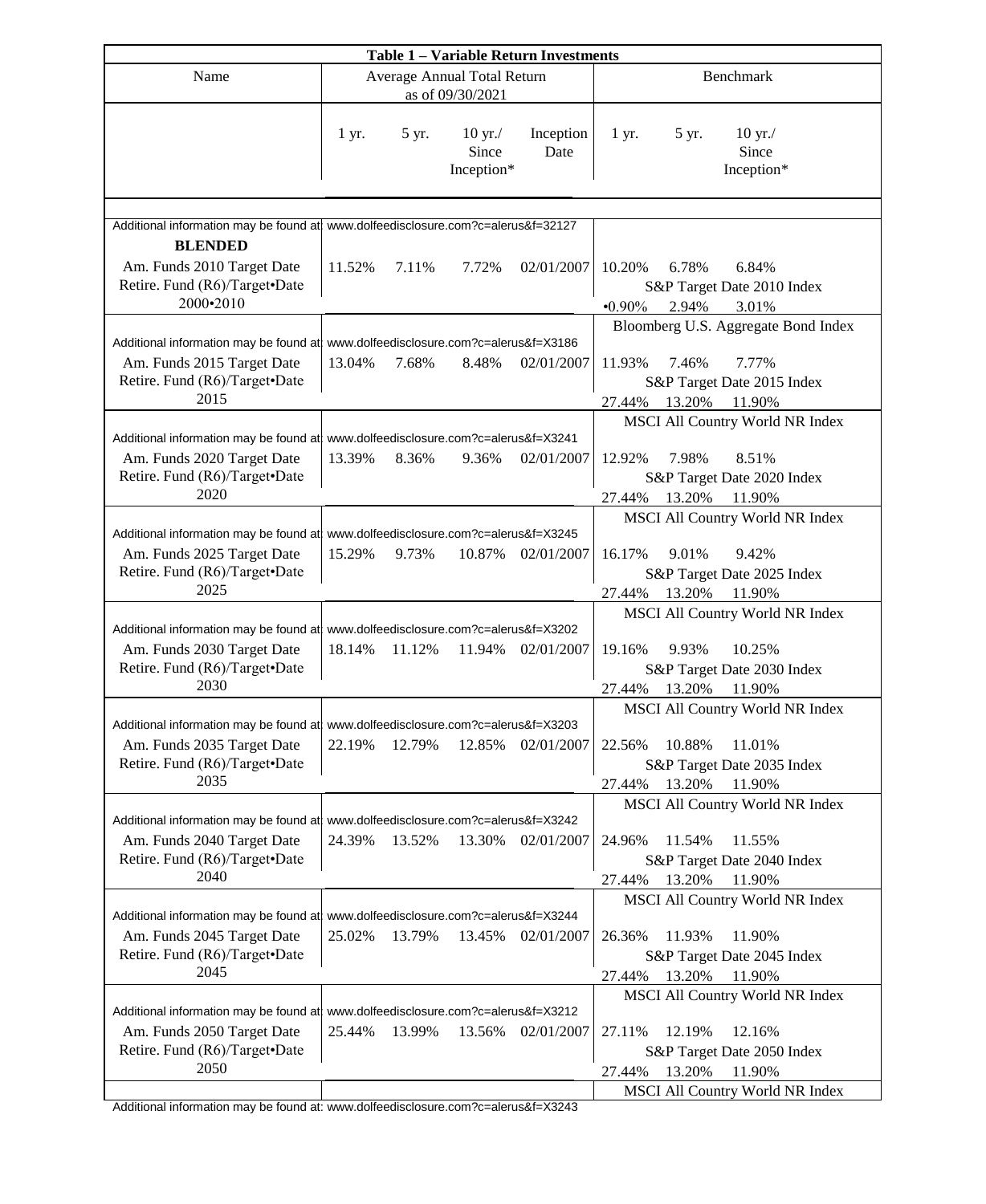| <b>Table 1 - Variable Return Investments</b>                                      |                             |        |                       |            |                                        |  |
|-----------------------------------------------------------------------------------|-----------------------------|--------|-----------------------|------------|----------------------------------------|--|
| Name                                                                              | Average Annual Total Return |        |                       |            | <b>Benchmark</b>                       |  |
|                                                                                   | as of 09/30/2021            |        |                       |            |                                        |  |
|                                                                                   | 1 yr.                       | 5 yr.  | $10 \,\mathrm{yr}$ ./ | Inception  | 5 yr.<br>1 yr.<br>$10 \text{ yr}$ ./   |  |
|                                                                                   |                             |        | Since                 | Date       | Since                                  |  |
|                                                                                   |                             |        | Inception*            |            | Inception*                             |  |
| Am. Funds 2055 Target Date                                                        | 25.54%                      | 13.98% | 13.55%                | 02/01/2010 | 12.33%<br>12.33%<br>27.47%             |  |
| Retire. Fund (R6)/Target•Date                                                     |                             |        |                       |            | S&P Target Date 2055 Index             |  |
| 2055                                                                              |                             |        |                       |            | 13.20%<br>11.90%<br>27.44%             |  |
|                                                                                   |                             |        |                       |            | <b>MSCI All Country World NR Index</b> |  |
| Additional information may be found at: www.dolfeedisclosure.com?c=alerus&f=X4802 |                             |        |                       |            |                                        |  |
| Am. Funds 2060 Target Date                                                        | 25.65%                      | 13.97% | 11.55%                | 03/27/2015 | 27.47%<br>9.99%<br>12.33%              |  |
| Retire. Fund (R6)/Target•Date                                                     |                             |        |                       |            | S&P Target Date 2055 Index             |  |
| 2060                                                                              |                             |        |                       |            | 13.20%<br>10.29%<br>27.44%             |  |
|                                                                                   |                             |        |                       |            | <b>MSCI All Country World NR Index</b> |  |
| Additional information may be found at: www.dolfeedisclosure.com?c=alerus&f=XJ349 |                             |        |                       |            |                                        |  |
| American Funds 2065 Tgt Dt                                                        | 25.67%                      | N/A    | 38.09%                | 03/27/2020 | 27.47%<br>12.33%<br>36.82%             |  |
| Retire Fund (R6)/Target•Date                                                      |                             |        |                       |            | S&P Target Date 2055 Index             |  |
| $2065+$                                                                           |                             |        |                       |            | 13.20%<br>39.23%<br>27.44%             |  |
|                                                                                   |                             |        |                       |            | <b>MSCI All Country World NR Index</b> |  |
| Additional information may be found at: www.dolfeedisclosure.com?c=alerus&f=XT922 |                             |        |                       |            |                                        |  |
| American Funds American                                                           | 17.40%                      | 10.77% | 11.62%                | 07/25/1975 | 16.65%<br>9.20%<br>9.24%               |  |
| <b>Balanced Fund</b>                                                              |                             |        |                       |            | S&P Target Risk Growth Index           |  |
| (R6)/Allocation••50% to 70%                                                       |                             |        |                       |            | 13.20%<br>11.90%<br>27.44%             |  |
| Equity                                                                            |                             |        |                       |            | <b>MSCI All Country World NR Index</b> |  |
| Additional information may be found at: www.dolfeedisclosure.com?c=alerus&f=X3201 |                             |        |                       |            |                                        |  |
| <b>CASH/STABLE VALUE</b>                                                          |                             |        |                       |            |                                        |  |
| Vanguard Federal Money Market                                                     | 0.02%                       | 1.05%  | 0.55%                 | 07/13/1981 | 0.05%<br>1.09%<br>0.58%                |  |
| Fund (Inv)/Money Market                                                           |                             |        |                       |            | Bloomberg U.S. Treasury Bill 1.3 Month |  |
| Taxable                                                                           |                             |        |                       |            | Index                                  |  |
|                                                                                   |                             |        |                       |            | 0.05%<br>1.09%<br>0.58%                |  |
|                                                                                   |                             |        |                       |            | Bloomberg U.S. Treasury Bill 1.3 Month |  |
|                                                                                   |                             |        |                       |            | Index                                  |  |
| Additional information may be found at: www.dolfeedisclosure.com?c=alerus&f=07350 |                             |        |                       |            |                                        |  |

\*Fund and benchmark returns are from the fund' s inception for funds less than 10 years old.

### **Part II. Fee and Expense Information**

**Table 2** shows fee and expense information for the investment options listed in Table 1. Table 2 shows the Total Annual Operating Expenses of the options in Table 1. Total Annual Operating Expenses are expenses that reduce the rate of return of the investment option. Table 2 may also show Shareholder•type Fees. These fees are in addition to Total Annual Operating Expenses.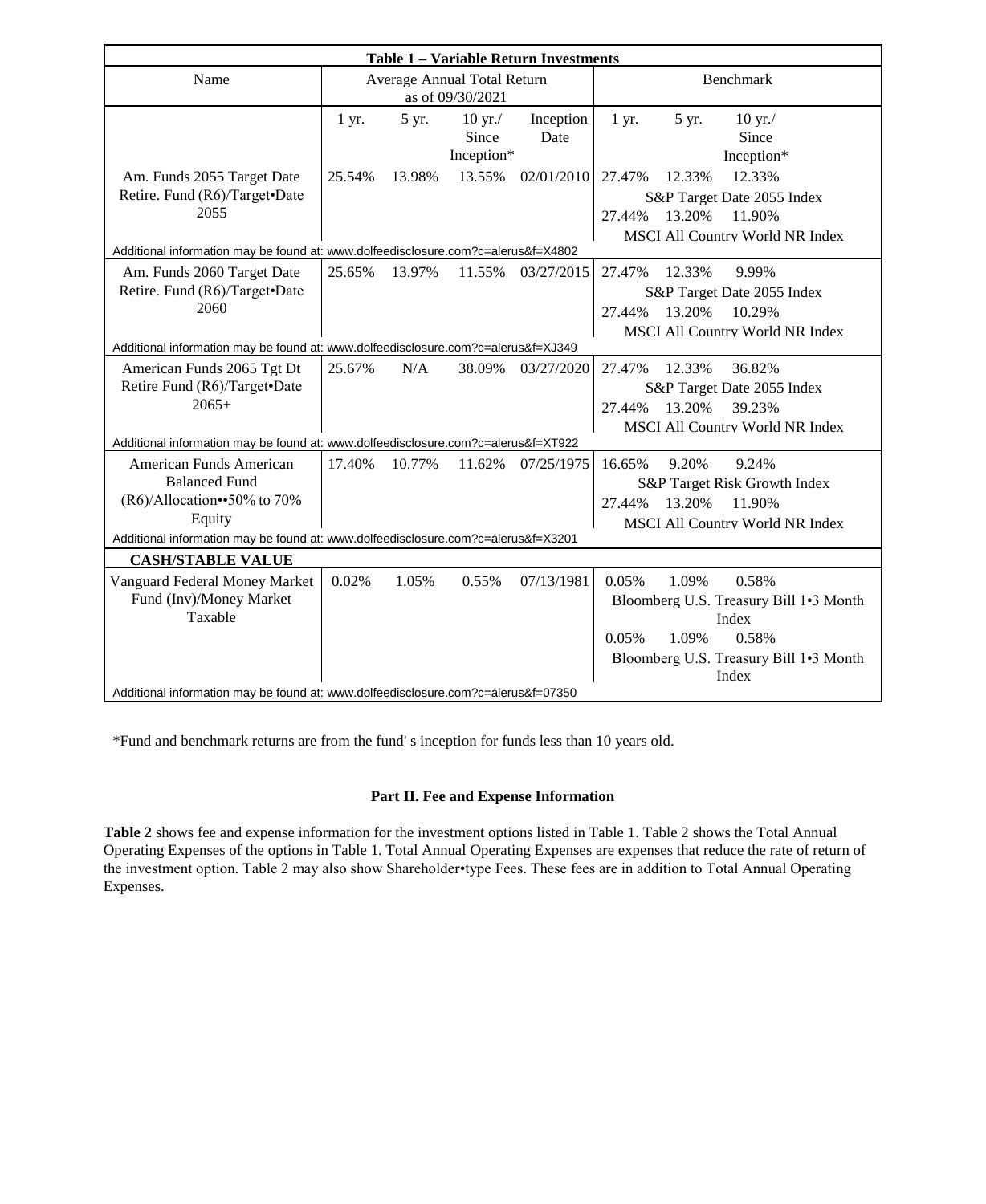| <b>Table 2 – Fees and Expenses</b>              |                                                                                        |         |                                                                                                                                                                                                                           |  |
|-------------------------------------------------|----------------------------------------------------------------------------------------|---------|---------------------------------------------------------------------------------------------------------------------------------------------------------------------------------------------------------------------------|--|
| Name /<br>Type of Option                        | <b>Total Annual Gross</b><br><b>Operating Expense</b><br>As a<br>Per<br>$\%$<br>\$1000 |         | Shareholder•Type Fees                                                                                                                                                                                                     |  |
| <b>STOCK</b>                                    |                                                                                        |         |                                                                                                                                                                                                                           |  |
| Am. Funds Wash. Mutual<br>Investors Fund (R6)   | 0.27%                                                                                  | \$2.70  | Redemption fee: 0% Purchase fee: 0%<br>Excessive trading policy: The fund may restrict or reject purchases<br>or redemptions that appear to be excessive in frequency or<br>otherwise potentially disruptive to the fund. |  |
| American Funds EuroPacific<br>Growth Fund (R6)  | 0.46%                                                                                  | \$4.60  | Redemption fee: 0% Purchase fee: 0%<br>Excessive trading policy: The fund may restrict or reject purchases<br>or redemptions that appear to be excessive in frequency or<br>otherwise potentially disruptive to the fund. |  |
| American Funds New Perspective<br>Fund $(R6)$   | 0.42%                                                                                  | \$4.20  | Redemption fee: 0% Purchase fee: 0%<br>Excessive trading policy: The fund may restrict or reject purchases<br>or redemptions that appear to be excessive in frequency or<br>otherwise potentially disruptive to the fund. |  |
| Artisan Mid Cap Value Fund (I)                  | 1.00%                                                                                  | \$10.00 | Redemption fee: 0% Purchase fee: 0%<br>Excessive trading policy: The fund may restrict or reject purchases<br>or redemptions that appear to be excessive in frequency or<br>otherwise potentially disruptive to the fund. |  |
| Fidelity 500 Index Fund                         | 0.02%                                                                                  | \$0.20  | Redemption fee: 0% Purchase fee: 0%<br>Excessive trading policy: The fund may restrict or reject purchases<br>or redemptions that appear to be excessive in frequency or<br>otherwise potentially disruptive to the fund. |  |
| Fidelity International Index Fund               | 0.04%                                                                                  | \$0.40  | Redemption fee: 0% Purchase fee: 0%<br>Excessive trading policy: The fund may restrict or reject purchases<br>or redemptions that appear to be excessive in frequency or<br>otherwise potentially disruptive to the fund. |  |
| Fidelity Mid Cap Index Fund                     | 0.03%                                                                                  | \$0.30  | Redemption fee: 0% Purchase fee: 0%<br>Excessive trading policy: The fund may restrict or reject purchases<br>or redemptions that appear to be excessive in frequency or<br>otherwise potentially disruptive to the fund. |  |
| Fidelity Small Cap Index Fund                   | 0.03%                                                                                  | \$0.30  | Redemption fee: 0% Purchase fee: 0%<br>Excessive trading policy: The fund may restrict or reject purchases<br>or redemptions that appear to be excessive in frequency or<br>otherwise potentially disruptive to the fund. |  |
| Franklin Small Cap Value Fund<br>(R6)           | 0.69%                                                                                  | \$6.90  | Redemption fee: 0% Purchase fee: 0%<br>Excessive trading policy: The fund may restrict or reject purchases<br>or redemptions that appear to be excessive in frequency or<br>otherwise potentially disruptive to the fund. |  |
| Goldman Sachs Growth<br>Opportunities Fund (R6) | 1.01%                                                                                  | \$10.10 | Redemption fee: 0% Purchase fee: 0%<br>Excessive trading policy: Cannot exceed 1 round trip(s) (redeem<br>shares in the fund following the purchase of shares) in a rolling<br>90•day period.                             |  |
| MFS Growth Fund (R6)                            | 0.53%                                                                                  | \$5.30  | Redemption fee: 0% Purchase fee: 0%<br>Excessive trading policy: The fund may restrict or reject purchases<br>or redemptions that appear to be excessive in frequency or<br>otherwise potentially disruptive to the fund. |  |
| T. Rowe Price QM US Sm.Cap<br>Gr Eq Fund (I)    | 0.65%                                                                                  | \$6.50  | Redemption fee: 0% Purchase fee: 0%<br>Excessive trading policy: The fund may restrict or reject purchases<br>or redemptions that appear to be excessive in frequency or<br>otherwise potentially disruptive to the fund. |  |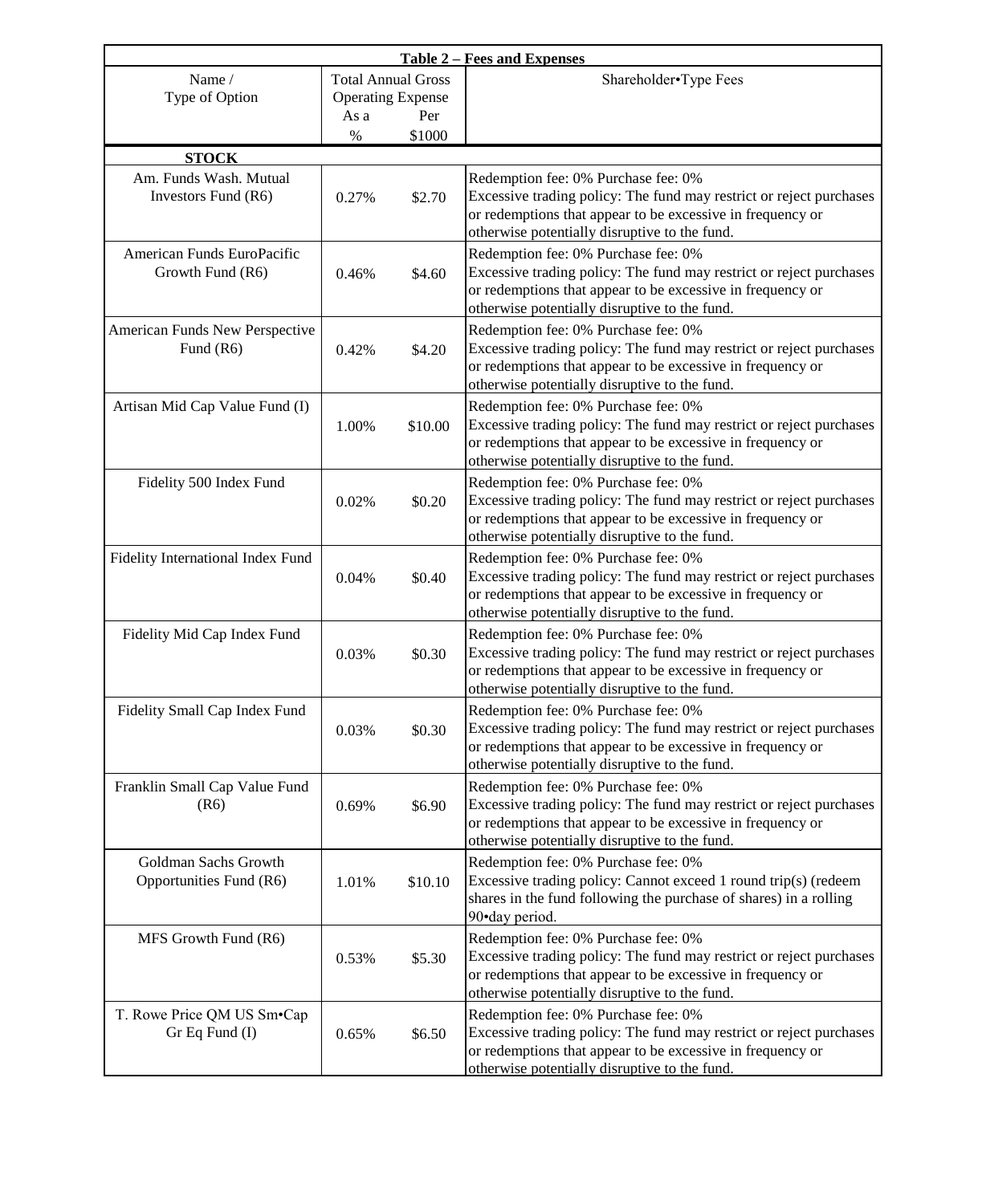| <b>Table 2 – Fees and Expenses</b>              |                                                                                        |        |                                                                                                                                                                                                                                                    |  |  |
|-------------------------------------------------|----------------------------------------------------------------------------------------|--------|----------------------------------------------------------------------------------------------------------------------------------------------------------------------------------------------------------------------------------------------------|--|--|
| Name /<br>Type of Option                        | <b>Total Annual Gross</b><br><b>Operating Expense</b><br>As a<br>Per<br>$\%$<br>\$1000 |        | Shareholder•Type Fees                                                                                                                                                                                                                              |  |  |
| <b>BOND</b>                                     |                                                                                        |        |                                                                                                                                                                                                                                                    |  |  |
| Fidelity US Bond Index Fund                     | 0.03%                                                                                  | \$0.30 | Redemption fee: 0% Purchase fee: 0%<br>Excessive trading policy: The fund may restrict or reject purchases<br>or redemptions that appear to be excessive in frequency or<br>otherwise potentially disruptive to the fund.                          |  |  |
| JPMorgan Core Bond Fund (R6)                    | 0.35%                                                                                  | \$3.50 | Redemption fee: 0% Purchase fee: 0%<br>Excessive trading policy: Exceeding 1 round trip(s) (purchase and<br>redeem shares within the fund's short•term trading period) in a<br>rolling 60•day period may result in restricted trading for 90 days. |  |  |
| <b>BLENDED</b>                                  |                                                                                        |        |                                                                                                                                                                                                                                                    |  |  |
| Am. Funds 2010 Target Date<br>Retire. Fund (R6) | 0.30%                                                                                  | \$3.00 | Redemption fee: 0% Purchase fee: 0%<br>Excessive trading policy: The fund may restrict or reject purchases<br>or redemptions that appear to be excessive in frequency or<br>otherwise potentially disruptive to the fund.                          |  |  |
| Am. Funds 2015 Target Date<br>Retire. Fund (R6) | 0.30%                                                                                  | \$3.00 | Redemption fee: 0% Purchase fee: 0%<br>Excessive trading policy: The fund may restrict or reject purchases<br>or redemptions that appear to be excessive in frequency or<br>otherwise potentially disruptive to the fund.                          |  |  |
| Am. Funds 2020 Target Date<br>Retire. Fund (R6) | 0.31%                                                                                  | \$3.10 | Redemption fee: 0% Purchase fee: 0%<br>Excessive trading policy: The fund may restrict or reject purchases<br>or redemptions that appear to be excessive in frequency or<br>otherwise potentially disruptive to the fund.                          |  |  |
| Am. Funds 2025 Target Date<br>Retire. Fund (R6) | 0.33%                                                                                  | \$3.30 | Redemption fee: 0% Purchase fee: 0%<br>Excessive trading policy: The fund may restrict or reject purchases<br>or redemptions that appear to be excessive in frequency or<br>otherwise potentially disruptive to the fund.                          |  |  |
| Am. Funds 2030 Target Date<br>Retire. Fund (R6) | 0.35%                                                                                  | \$3.50 | Redemption fee: 0% Purchase fee: 0%<br>Excessive trading policy: The fund may restrict or reject purchases<br>or redemptions that appear to be excessive in frequency or<br>otherwise potentially disruptive to the fund.                          |  |  |
| Am. Funds 2035 Target Date<br>Retire. Fund (R6) | 0.37%                                                                                  | \$3.70 | Redemption fee: 0% Purchase fee: 0%<br>Excessive trading policy: The fund may restrict or reject purchases<br>or redemptions that appear to be excessive in frequency or<br>otherwise potentially disruptive to the fund.                          |  |  |
| Am. Funds 2040 Target Date<br>Retire. Fund (R6) | 0.38%                                                                                  | \$3.80 | Redemption fee: 0% Purchase fee: 0%<br>Excessive trading policy: The fund may restrict or reject purchases<br>or redemptions that appear to be excessive in frequency or<br>otherwise potentially disruptive to the fund.                          |  |  |
| Am. Funds 2045 Target Date<br>Retire. Fund (R6) | 0.39%                                                                                  | \$3.90 | Redemption fee: 0% Purchase fee: 0%<br>Excessive trading policy: The fund may restrict or reject purchases<br>or redemptions that appear to be excessive in frequency or<br>otherwise potentially disruptive to the fund.                          |  |  |
| Am. Funds 2050 Target Date<br>Retire. Fund (R6) | 0.39%                                                                                  | \$3.90 | Redemption fee: 0% Purchase fee: 0%<br>Excessive trading policy: The fund may restrict or reject purchases<br>or redemptions that appear to be excessive in frequency or<br>otherwise potentially disruptive to the fund.                          |  |  |
| Am. Funds 2055 Target Date<br>Retire. Fund (R6) | 0.39%                                                                                  | \$3.90 | Redemption fee: 0% Purchase fee: 0%<br>Excessive trading policy: The fund may restrict or reject purchases<br>or redemptions that appear to be excessive in frequency or<br>otherwise potentially disruptive to the fund.                          |  |  |